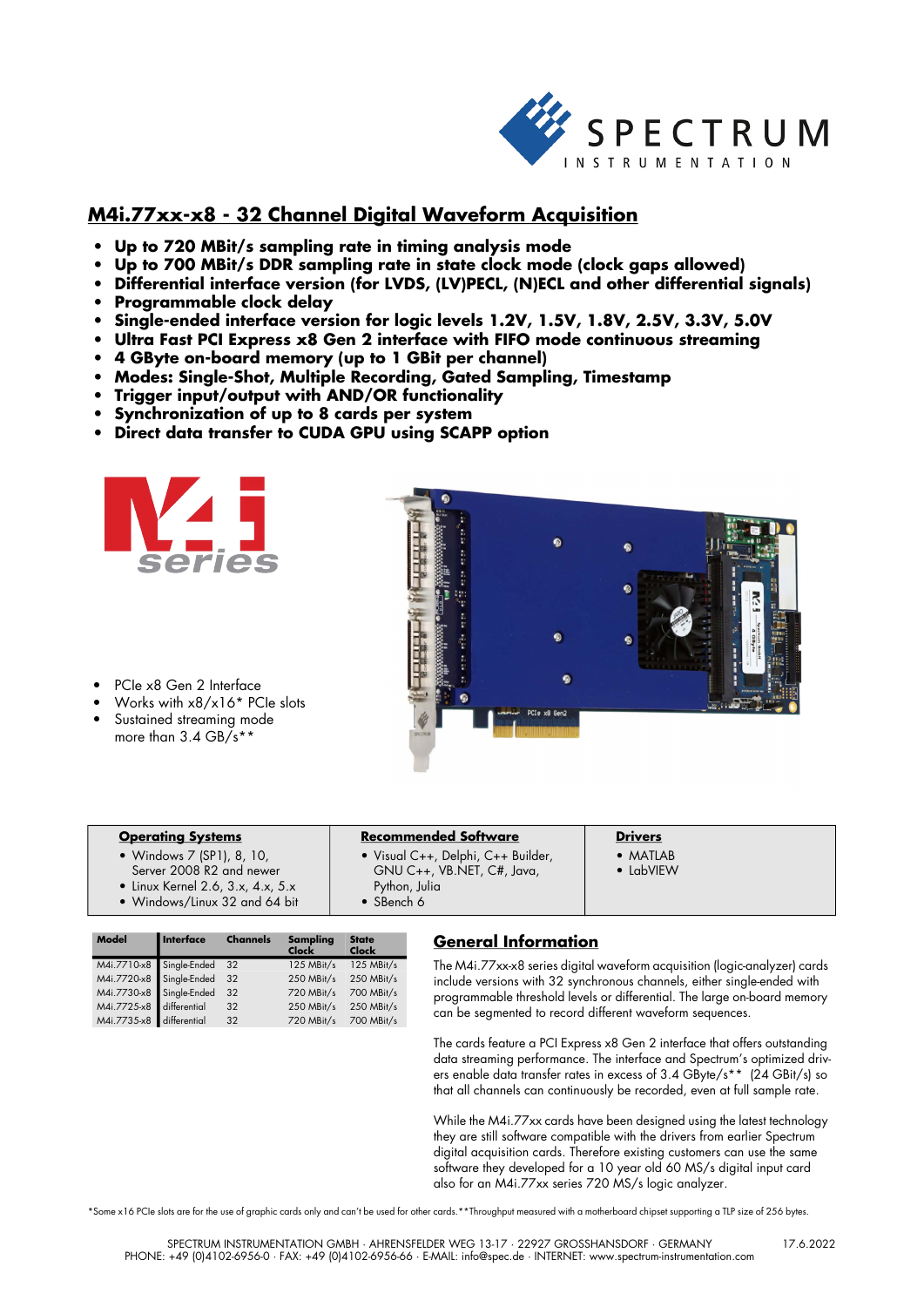# **Software Support**

## **Windows drivers**

The cards are delivered with drivers for Windows 7, Windows 8 and Windows 10 (32 bit and 64 bit). Programming examples for Visual C++, C++ Builder, Delphi, Visual Basic, VB.NET, C#, Julia, Python, Java and IVI are included.

### **Linux Drivers**

All cards are delivered with full Linux support. Pre compiled kernel modules are included for the most common distributions like Fedora, Suse, Ubuntu LTS or Debian. The Linux support includes SMP systems, 32 bit and 64 bit systems, versatile programming examples for GNU C++,

Python and Julia, as well as the possibility to get the kernel driver sources for your own compilation.

## **SBench 6**



A base license of SBench 6, the easyto-use graphical operating software for Spectrum cards, is included in the delivery. The base license makes it is possible to test the card, generate simple signals or load and replay previously stored SBench 6 signals. It's a valuable tool for checking the cards performance and assisting

with the units initial setup. The cards also come with a demo license for the SBench6 professional version. This license gives the user the opportunity to test the additional features of the professional version with their hardware. The professional version contains several advanced measurement functions, such as FFTs and X/Y display, import and export utilities as well as support for all replay modes including data streaming. Data streaming allows the cards to continuously replay data and transfer it directly from the PC RAM or hard disk. SBench 6 has been optimized to handle data files of several GBytes. SBench 6 runs under Windows as well as Linux (KDE and GNOME) operating systems. A test version of SBench 6 can be downloaded directly over the internet and can run the professional version in a simulation mode without any hardware installed. Existing customers can also request a demo license for the professional version from Spectrum. More details on SBench 6 can be found in the SBench 6 data sheet.

## **SCAPP – CUDA GPU based data processing**



For applications requiring high performance signal and data processing Spectrum offers SCAPP (Spectrum's CUDA Access for Parallel Processing). The SCAPP SDK allows a direct link between Spectrum digitizers, AWGs or Digital Data Acquisition

Cards and CUDA based GPU cards. Once in the GPU users can harness the processing power of the GPU's multiple (up to 10000) processing cores and large (up to 48 GB) memories. SCAPP uses an RDMA (Linux only) process to send data at the full PCIe transfer speed to and from the GPU card. The SDK includes a set of examples for interaction between the Spectrum card and the GPU card

and another set of CUDA parallel processing examples with easy building blocks for basic functions like filtering, averaging, data demultiplexing, data conversion or FFT. All the software is based on C/C++ and can easily be implemented, expanded and modified with normal programming skills.

### **Third-party products**

Spectrum supports the most popular third-party software products such as LabVIEW or MATLAB. All drivers come with detailed documentation and working examples are included in the delivery.

## **Hardware features and options**

#### **PCI Express x8**



The M4i series cards use a PCI Express x8 Gen 2 connection. They can be used in PCI Express x8 and x16 slots with Gen 1, Gen 2, Gen 3 or Gen4. The maximum sustained data transfer rate is more than

3.3 GByte/s (read direction) or 2.8 GByte/s (write direction) per slot. Server motherboards often recognize PCI Express x1, x2 or x4 connections in x8 or x16 slots. These slots can also be used with the M4i series cards but with reduced data transfer rates.

### **Connections**

- The cards are equipped with two VHDCI connectors for the digital channels as well as for the external trigger, clock input and clock output. These connectors also provide two seperate multi-function inputs as well as multi-function outputs that can be individually programmed to perform different functions:
- Trigger output
- Status output (armed, triggered, ready, ...)
- Asynchronous I/O lines

## **Ring buffer mode**



The ring buffer mode is the standard mode of all oscilloscope instruments. Digitized data is continuously written into a ring memory until a

trigger event is detected. After the trigger, post-trigger samples are recorded and pre-trigger samples can also be stored. The number of pre-trigger samples available simply equals the total ring memory size minus the number of post trigger samples.

### **FIFO mode**

The FIFO or streaming mode is designed for continuous data transfer between the digitizer card and the PC memory. When mounted in a PCI Express x8 Gen 2 interface read streaming speeds of up to 3.4 GByte/s are possible. The control of the data stream is done automatically by the driver on interrupt request basis. The complete installed onboard memory is used to buffer the data, making the continuous streaming process extremely reliable.

### **Multiple Recording**



The Multiple Recording mode allows the recording of several trigger events with an extremely short re-arming time. The hardware doesn't need to be restarted in be-

tween. The on-board memory is divided in several segments of the same size. Each of them is filled with data if a trigger event occurs. Pre- and posttrigger of the segments can be programmed. The number of acquired segments is only limited by the used memory and is unlimited when using FIFO mode.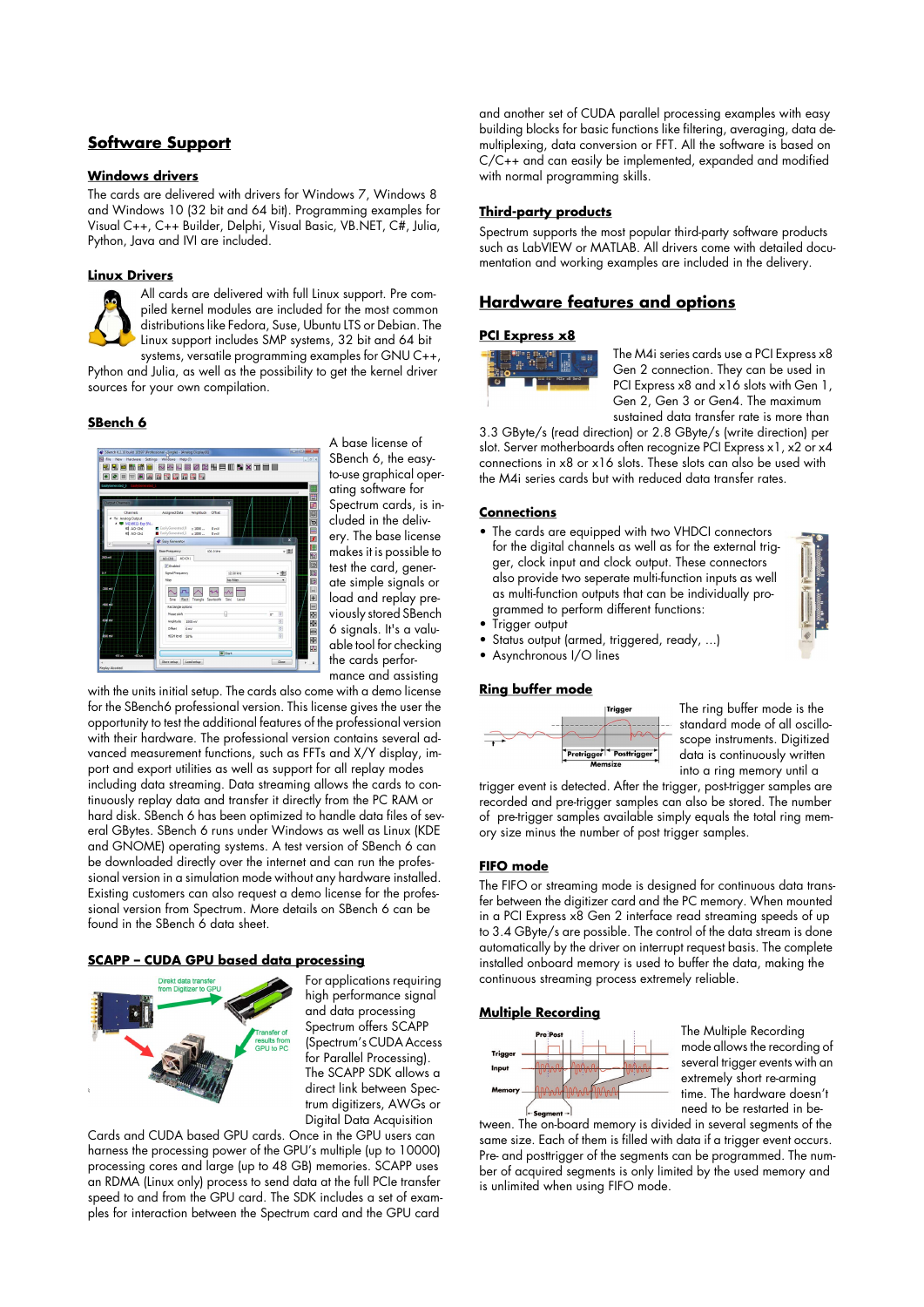## **Gated Sampling**



The Gated Sampling mode allows data recording controlled by an external gate signal. Data is only recorded if the gate signal has a programmed level. In addition a pre-area before start

of the gate signal as well as a post area after end of the gate signal can be acquired. The number of gate segments is only limited by the used memory and is unlimited when using FIFO mode.

### **Timestamp**



The timestamp function writes the time positions of the trigger events in an extra memory. The timestamps are relative to the start of recording, a defined zero time, ex-

ternally synchronized to a radio clock, an IRIG-B a GPS receiver. Using the external synchronization gives a precise time relation for acquisitions of systems on different locations.

## **Pattern trigger**

Pattern triggers can be defined for every bit of the digital input data. Each input for the pattern trigger can be set to high or low, depending on the expected level, or "don't care". In addition, edge detection can be used to allow triggering on rising , falling or both edges. The pattern trigger can be used to recognize a huge variety of trigger events.

#### **External trigger input**

The boards can be triggered using an external trigger input, that has the same exact interface capabilities as the installed data lines, either single-ended with programmable threshold or differential.

#### **External clock input and output**

Using a dedicated input line, that has the same exact interface capabilities as the installed data lines (either single-ended with programmable threshold or differential) a sampling clock can be fed in from an external system. Additionally it's also possible to output the internally used sampling clock on a separate line to synchronize external equipment to this clock.

### **State clock**

The state analysis mode allows to use an external clock to synchronously sample the applied data. In this mode the clock is allowed to have gaps, as long as the minimum required high and low times are met. To simplify the synchronous sampling of the data, the incoming clock signal can be shifted/delayed with regards to the data, to allow proper data capture.

## **Reference clock**



The option to use a precise external reference clock (typically 10 MHz) is necessary to synchronize the instrument for high-quality

measurements with external equipment (like a signal source). It's also possible to enhance the stability of the sampling clock in this way. The driver automatically generates the requested sampling clock from the fed in reference clock.

## **Star-Hub**



The Star-Hub is an additional module allowing the phase stable synchronization of up to 8 boards of a kind in one system. Independent of the number of boards there is no phase delay between all channels. The Star-Hub distributes trigger and clock information between all boards to ensure all connected boards are running with the same clock and trigger. All trigger

sources can be combined with a logical OR allowing all channels of all cards to be the trigger source at the same time.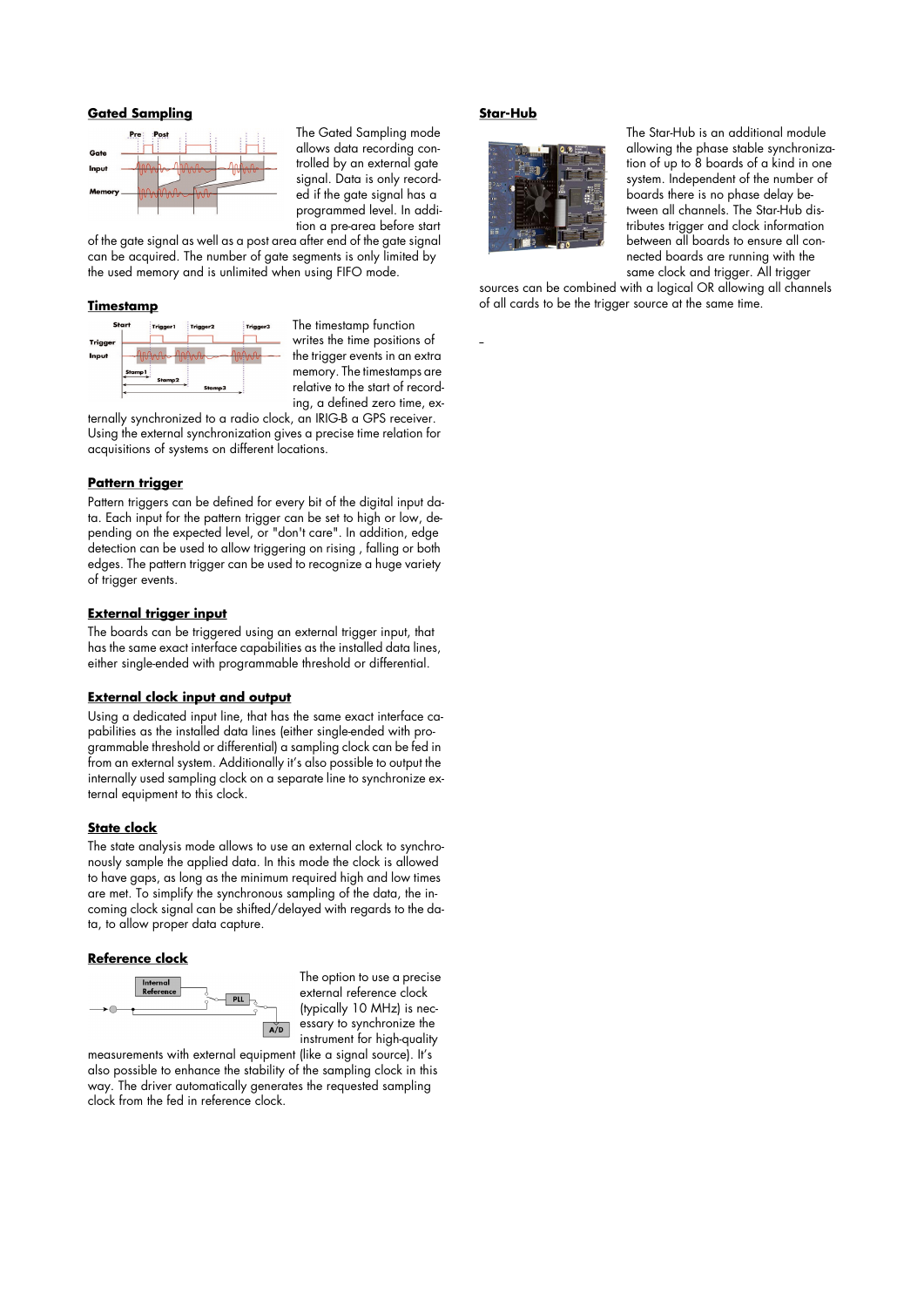# **Technical Data**



Only tigures that are given with a maximum reading or with a tolerance reading are guaranteed specifications. All other tigures are typical characteristics that are given for<br>information purposes only. Figures are valid fo

# **Differential Interface**

| Available inputs                 |                       | Data D0 to D31, Trigger (Trigin), Strobe, Clock (Clkln), X0, X1                                |
|----------------------------------|-----------------------|------------------------------------------------------------------------------------------------|
| Data Channel Selection           | software programmable | 32 channels, 16 channels, 8 channels                                                           |
| Data/Control Input Compatibility |                       | LVDS, LVPECL, PECL, (N)ECL, universal differential inputs                                      |
| Input Coupling                   |                       | DC                                                                                             |
| Input Type                       |                       | high-speed comparator                                                                          |
| Input maximum voltage levels     |                       | -3.0 V to +5.0 V, max difference between inputs $\pm 8$ V                                      |
| Input voltage hysteresis         |                       | 25 mV                                                                                          |
| Input termination                |                       | differential termination with 125 $\Omega$                                                     |
| Open inputs                      |                       | fail save -> defined and fixed input level with open inputs, no external termination necessary |
| Available outputs                |                       | Clock (ClkOut), Trigger (TrigOut), X0, X1                                                      |
| Output signal type               |                       | <b>LVDS</b>                                                                                    |

# **Single-Ended Interface**

| Available inputs<br>Data Channel Selection<br>Data/Control Input Compatibility<br>Input Coupling | software programmable | Data D0D31, Trigger (TrigIn), Strobe, Clock (ClkIn), Multi-Purpose In (X0,X1) + Out (X0,X1,X2)<br>32 channels, 16 channels, 8 channels<br>compatible to 1.2V, 1.5V, 1.8V, 2.5V, 3.3V, 5.0V (LV)TTL and (LV)CMOS logic levels<br>DC. |
|--------------------------------------------------------------------------------------------------|-----------------------|-------------------------------------------------------------------------------------------------------------------------------------------------------------------------------------------------------------------------------------|
| Input Type                                                                                       |                       | high-speed comparator                                                                                                                                                                                                               |
| Input threshold level                                                                            | software programmable | 0.0 V up to 4.0 V in steps of 10 mV, separately programmable for<br>(DO.,D7), (D8.,D15), (D16.,D23), (D24.,D31), Trigln, Clkln, Strobeln, (XO.,X1)                                                                                  |
| Input maximum voltage levels                                                                     |                       | $-3.0$ V to $+5.0$ V                                                                                                                                                                                                                |
| Input voltage hysteresis                                                                         |                       | 25 mV                                                                                                                                                                                                                               |
| Input termination                                                                                | software programmable | 75 $\Omega$ (to GND) / 4.7 k $\Omega$ (to GND) separately programmable for<br>(D0D7), (D8D15), (D16D23), (D24D31), Trigln, ClkIn, Strobeln, X0, X1                                                                                  |
| Open inputs                                                                                      |                       | fail save -> defined and fixed input level with open inputs, no external termination necessary                                                                                                                                      |
|                                                                                                  |                       |                                                                                                                                                                                                                                     |

Available outputs **Clock (ClkOut), Multi-Purpose Out (X0, X1, X2)** Output signal type 3.3V LVTTL compatible

## **Trigger**

| Available trigger sources<br>Trigger edge<br>Trigger delay | software programmable<br>software programmable<br>software programmable | External trigger, pattern trigger, software<br>Rising edge, falling edge or both edges<br>0 to (8GSamples - 32) = 8589934576 Samples in steps of 32 samples |                                                                                                                            |  |  |
|------------------------------------------------------------|-------------------------------------------------------------------------|-------------------------------------------------------------------------------------------------------------------------------------------------------------|----------------------------------------------------------------------------------------------------------------------------|--|--|
| Multi, Gate: re-arming time                                |                                                                         | 40 samples (+ programmed pretrigger)                                                                                                                        |                                                                                                                            |  |  |
| Pretrigger at Multi, Gate, FIFO                            | software programmable                                                   | 32 up to 4096 samples in steps of 32                                                                                                                        |                                                                                                                            |  |  |
| Posttrigger                                                | software programmable                                                   | 32 up to 8G samples in steps of 32 (defining pretrigger in standard scope mode)                                                                             |                                                                                                                            |  |  |
| Memory depth                                               | software programmable                                                   | 32 up to [installed memory / number of active channels] samples in steps of 32                                                                              |                                                                                                                            |  |  |
| Multiple Recording segment size                            | software programmable                                                   | 32 up to [installed memory / 2 / active channels] samples in steps of 32                                                                                    |                                                                                                                            |  |  |
| Internal/External trigger accuracy                         |                                                                         | sample                                                                                                                                                      |                                                                                                                            |  |  |
| Timestamp modes                                            | software programmable                                                   |                                                                                                                                                             | Standard, Startreset, external reference clock on X1 (e.g. PPS from GPS, IRIG-B)                                           |  |  |
| Data format                                                |                                                                         | Std., Startreset:                                                                                                                                           | 64 bit counter, increments with sample clock (reset manually or on start)                                                  |  |  |
|                                                            |                                                                         | RefClock:                                                                                                                                                   | 24 bit upper counter (increment with RefClock)<br>40 bit lower counter (increments with sample clock, reset with RefClock) |  |  |
| Extra data                                                 | software programmable                                                   | none, acquisition of XO/X1 inputs at trigger time                                                                                                           |                                                                                                                            |  |  |
| Size per stamp                                             |                                                                         | $128$ bit = 16 bytes                                                                                                                                        |                                                                                                                            |  |  |

# **Multi Purpose I/O lines (on VHDCI connector)**

| Number of multi purpose lines            |                       | three named X0 and X1, separate lines for input and output, X2 (output only)          |
|------------------------------------------|-----------------------|---------------------------------------------------------------------------------------|
| Input: available signal types            | software programmable | Asynchronous Digital-In, Timestamp Reference Clock                                    |
| Output: available signal types           | software programmable | Asynchronous Digital-Out, Run, Arm, Trigger, PLL RefClk                               |
| Multi Purpose input impedance (Diff.)    |                       | differential termination with 125 $\Omega$                                            |
| Multi Purpose input impedance (SE)       | software programmable | 75 $\Omega$ (to GND) / 4.7 k $\Omega$ (to GND), separately programmable for X0 and X1 |
| Multi Purpose input type (Diff.)         |                       | LVDS, LVPECL, PECL, (N)ECL, universal differential inputs                             |
| Multi Purpose input type (SE)            |                       | compatible to 1.2V, 1.5V, 1.8V, 2.5V, 3.3V, 5.0V (LV)TTL and (LV)CMOS logic levels    |
| Multi Purpose input threshold level (SE) | software programmable | 0.0 V up to 4.0 V in steps of 10 mV (common programmable level for X0 and X1)         |
| Multi Purpose output type (Diff.)        |                       | Differential LVDS                                                                     |
| Multi Purpose output type (SE)           |                       | 3.3V LVTTL compatible                                                                 |
|                                          |                       |                                                                                       |

# **Power Source (on VHDCI connector)**

| Number of power pins |         |
|----------------------|---------|
| Voltage              | 3.3V    |
| Maximum current      | 500r    |
| Fuse                 | Self re |

500 mA combined on all pins Self resetting fuse (PTC)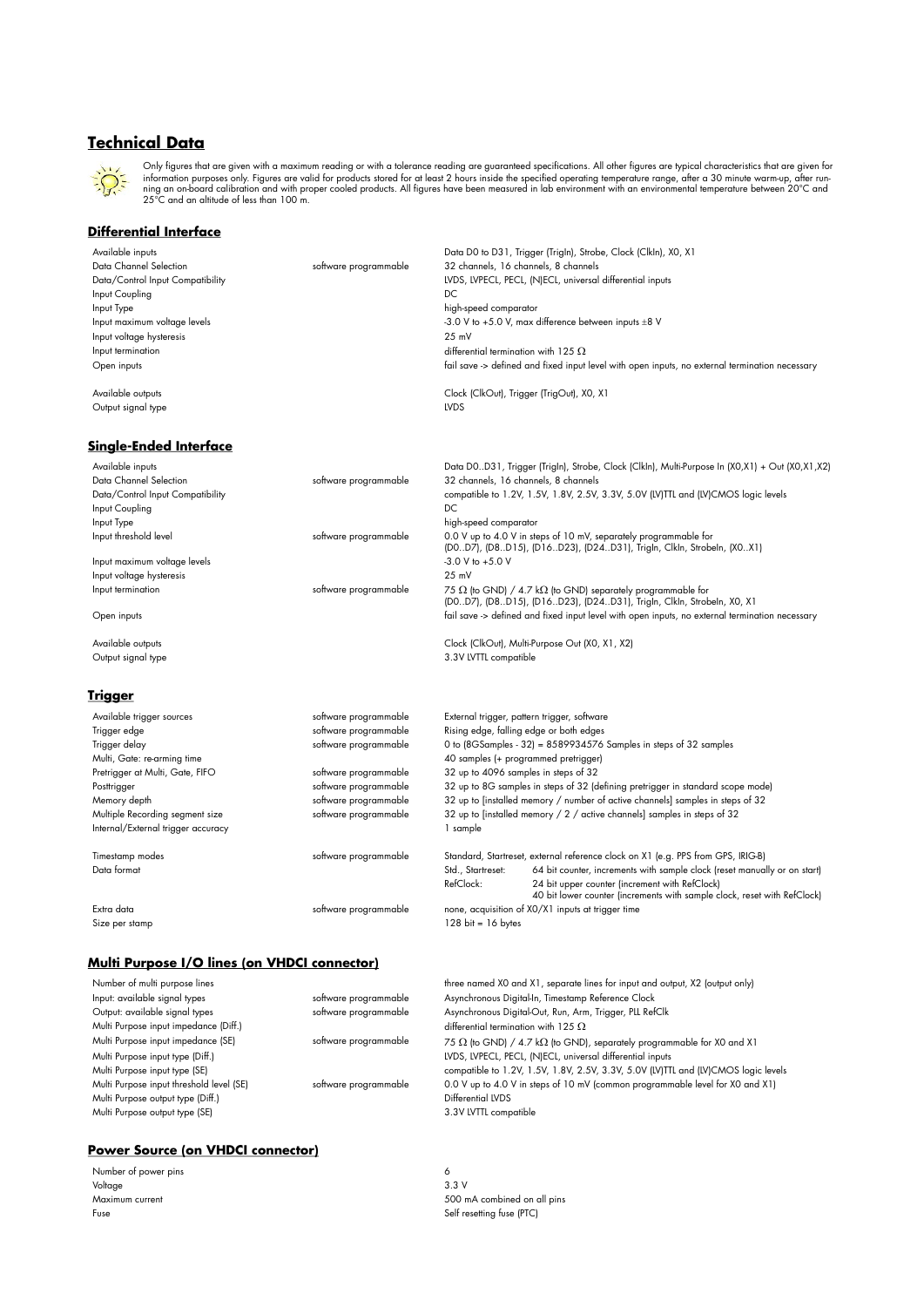| <u>Clock</u>                                          |                                |                                |                                                                                              |                                                                                      |              |              |
|-------------------------------------------------------|--------------------------------|--------------------------------|----------------------------------------------------------------------------------------------|--------------------------------------------------------------------------------------|--------------|--------------|
| Clock Modes                                           | software programmable          |                                |                                                                                              | internal PLL, external reference clock, state clock, sync                            |              |              |
| Internal clock accuracy                               |                                |                                | $\leq \pm 20$ ppm                                                                            |                                                                                      |              |              |
| Internal clock setup granularity                      |                                |                                | 1 Hz                                                                                         |                                                                                      |              |              |
| Clock setup range gaps                                |                                |                                | 562 MHz to 574 MHz (no clock setup possible in that range)                                   |                                                                                      |              |              |
| Primary Clk-In (Ext0) as reference clock              |                                |                                |                                                                                              |                                                                                      |              |              |
| External reference clock range                        | software programmable          | $\geq$ 10 MHz and $\leq$ 1 GHz |                                                                                              |                                                                                      |              |              |
| External reference clock input impedance (Diff.)      |                                |                                |                                                                                              | differential termination with 125 $\Omega$                                           |              |              |
| External reference clock input type (Diff.)           |                                |                                |                                                                                              | LVDS, LVPECL, PECL, (N)ECL, universal differential inputs                            |              |              |
| External reference clock input type (SE)              |                                |                                |                                                                                              | compatible to 1.2V, 1.5V, 1.8V, 2.5V, 3.3V, 5.0V (LV)TTL and (LV)CMOS logic levels   |              |              |
| External reference clock input impedance (SE)         | software programmable          |                                |                                                                                              | 75 $\Omega$ (to GND) / 4.7 k $\Omega$ (to GND)                                       |              |              |
| External reference clock input threshold level (SE)   | software programmable          |                                |                                                                                              | 0.0 V up to 4.0 V in steps of 10 mV                                                  |              |              |
| External reference clock input edge                   |                                |                                | Rising edge                                                                                  |                                                                                      |              |              |
| External reference clock input duty cycle requirement |                                |                                | 45% to 55%                                                                                   |                                                                                      |              |              |
| External reference clock input requirements           |                                |                                |                                                                                              | no frequency changes, no gaps                                                        |              |              |
| Primary Clk-In (Ext0) as state clock                  |                                |                                |                                                                                              |                                                                                      |              |              |
| External state clock input coupling                   |                                |                                | DC.                                                                                          |                                                                                      |              |              |
| External state clock input impedance (Diff.)          |                                |                                |                                                                                              | differential termination with 125 $\Omega$                                           |              |              |
| External state clock input impedance (SE)             | software programmable          |                                |                                                                                              | 75 $\Omega$ (to GND) / 4.7 k $\Omega$ (to GND)                                       |              |              |
| External state clock input type (Diff.)               |                                |                                |                                                                                              | LVDS, LVPECL, PECL, (N)ECL, universal differential inputs                            |              |              |
| External state clock input type (SE)                  |                                |                                |                                                                                              | compatible to 1.2V, 1.5V, 1.8V, 2.5V, 3.3V, 5.0V (LV)TTL and (LV)CMOS logic levels   |              |              |
| External state clock input threshold level (SE)       | software programmable          |                                |                                                                                              | 0.0 V up to 4.0 V in steps of 10 mV                                                  |              |              |
| External state clock input edge                       | software programmable          |                                |                                                                                              | Rising edge or falling edge (SDR) or both edges (DDR)                                |              |              |
| External state clock input requirements               |                                |                                |                                                                                              | Any frequency within specification, changes allowed, gaps allowed, DC allowed        |              |              |
| External state clock delay                            | software programmable          |                                |                                                                                              | 0 ps to 2000 ps with a step size of 40 ps                                            |              |              |
| Secondary Clk-In-AC (Ext1) as state clock             |                                |                                |                                                                                              |                                                                                      |              |              |
| External secondary clock input coupling               |                                |                                | AC                                                                                           |                                                                                      |              |              |
| External secondary clock input impedance              |                                |                                |                                                                                              | differential termination with 100 $\Omega$                                           |              |              |
| External secondary clock input type                   |                                |                                | <b>LVPECL</b>                                                                                |                                                                                      |              |              |
| External secondary clock input voltage swing          |                                |                                |                                                                                              | $ C $ kln-AC+ to Clkln-AC- $ : \pm 100$ mV up to $\pm 1.7$ V                         |              |              |
| Sampling clock output type (Diff.)                    |                                |                                | Differential LVDS                                                                            |                                                                                      |              |              |
| Sampling clock output type (SE)                       |                                |                                | 3.3V LVTTL compatible                                                                        |                                                                                      |              |              |
| Sampling clock output frequency                       | Internal or External reference |                                |                                                                                              | 1/2 of internal sampling clock (disabled for frequencies above 125 MHz on SE models) |              |              |
| Sampling clock output frequency                       | External state clock           |                                | Copy of fed in state clock (not available for M4i.7730)                                      |                                                                                      |              |              |
| Star-Hub synchronization clock modes                  | software selectable            |                                | Internal clock, External reference clock (state clock is not available with synchronization) |                                                                                      |              |              |
| <b>Clock Limits</b>                                   |                                |                                |                                                                                              |                                                                                      |              |              |
|                                                       | M4i.7710-x8                    |                                | M4i.7720-x8                                                                                  | M4i.7730-x8                                                                          | M4i.7725-x8  | M4i.7735-x8  |
| Interface                                             | Single-Ended                   |                                | Single-Ended                                                                                 | Single-Ended                                                                         | Differential | Differential |
| minimum internal clock                                | 610 S/s                        | 610 S/s                        |                                                                                              | 610 S/s                                                                              | 610 S/s      | 610S/s       |
| maximum internal clock                                | $125$ MS/s                     |                                | 250 MS/s                                                                                     | 720 MS/s                                                                             | 250 MS/s     | 720 MS/s     |

| minimum state clock (Ext 0)            | DC         | DC         | DC           | DC           | DC         |
|----------------------------------------|------------|------------|--------------|--------------|------------|
| minimum state clock (Ext 1)            | $30$ kHz   | $30$ kHz   | $30$ kHz     | $30$ kHz     | 30 kHz     |
| maximum state clock (single data rate) | 125 MHz    | 250 MHz    | 350 MHz      | 250 MHz      | 350 MHz    |
| maximum state clock (double data rate) | 62.5 MHz   | 125 MHz    | 350 MHz      | 125 MHz      | 350 MHz    |
| maximum state clock data rate (SDR)    | 125 MBit/s | 250 MBit/s | $350$ MBit/s | $250$ MBit/s | 350 MBit/s |
| maximum state clock data rate (DDR)    | 125 MBit/s | 250 MBit/s | 700 MBit/s   | 250 MBit/s   | 700 MBit/s |

# **Timings**

|                    |                                           | Signal type   | External reference clock Input<br>Ext <sub>0</sub> | <b>State Clock Input</b><br>Ext <sub>0</sub> |                | <b>State Clock Input</b><br>Ext 1 |                |
|--------------------|-------------------------------------------|---------------|----------------------------------------------------|----------------------------------------------|----------------|-----------------------------------|----------------|
|                    |                                           |               | No Clk Delay                                       | No Clk Delay                                 | Max. Clk Delay | No Clk Delay                      | Max. Clk Delay |
| t <sub>setup</sub> | Setup time before clock edge              | input signals | TBD                                                | 720 ps                                       | $-1280$ ps     | TBD                               | TBD            |
| <sup>t</sup> hold  | Hold time after clock edge                | input signals | TBD                                                | 200 <sub>ps</sub>                            | $2200$ ps      | TBD                               | TBD            |
| tdelay             | Delay from clock input to clock<br>output | input sianals | TBD                                                | TBD                                          | TBD            | TBD                               | TBD            |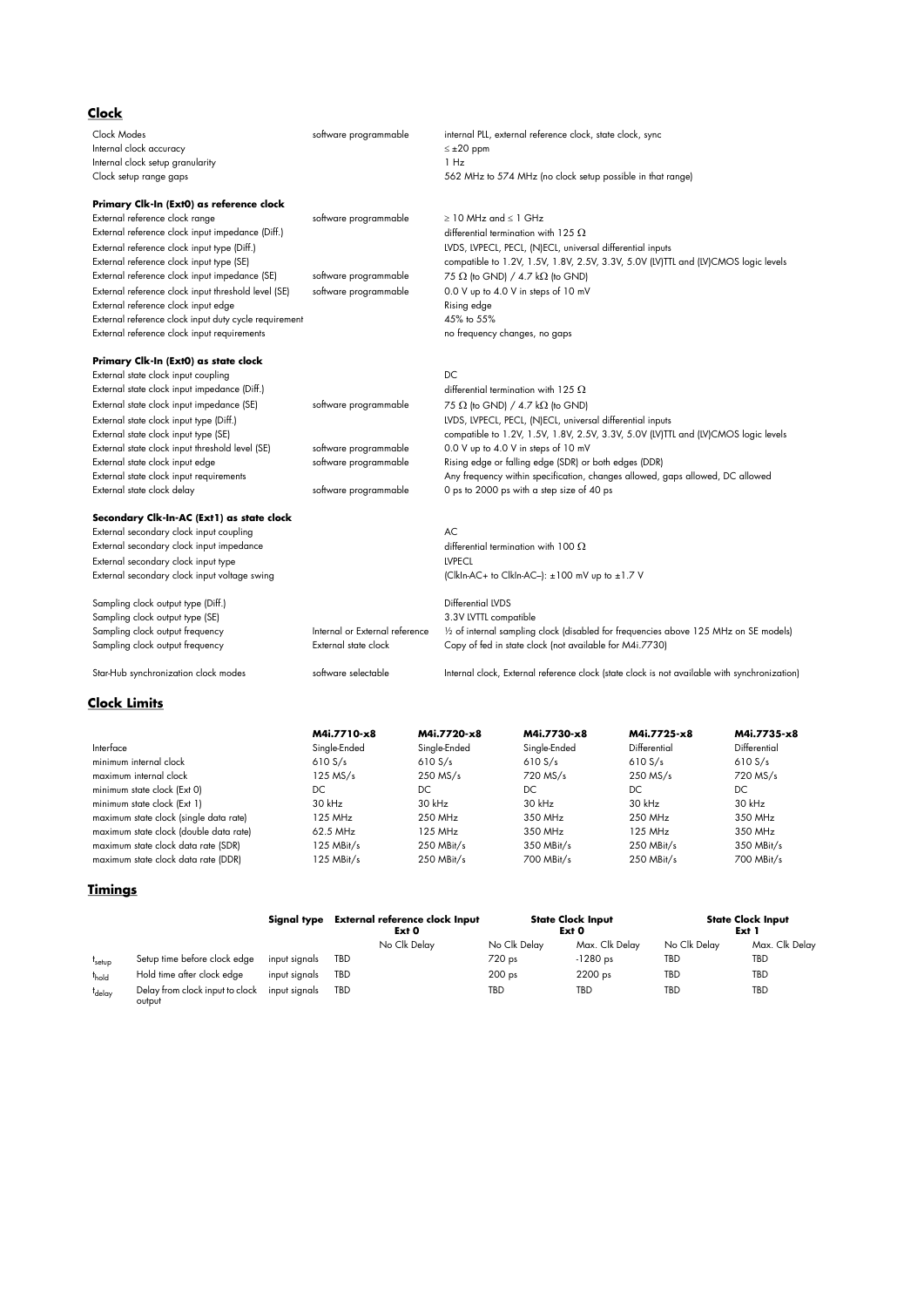## **Connectors**

Number of connectors 2

### **Connection Cycles**

All connectors have an expected lifetime as specified below. Please avoid to exceed the specified connection cycles or use connector savers.

VHDCI connector 2000 connection cycles PCIe connector 50 connection cycles PCIe power connector 30 connection cycles

### **Environmental and Physical Details**

Dimension (Single Card) Like H x W: 241 mm (¾ PCIe length) x 107 mm x 20 mm (single slot width)<br>Dimension (Card with option SH8tm installed) Like H x 141 mm (¾ PCIe length) x 107 mm x 40 mm (double slot width, extends W Dimension (Card with option SH8tm installed) 241 mm (¾ PCIe length) x 107 mm x 40 mm (double slot width, extends W by 1 slot right<br>of the main card's bracket, on "component side" of the PCIe card.) Dimension (Card with option SH8ex installed) Extends L to 312 mm (full PCIe length) x 107 mm x 20 mm (single slot width) Dimension (Card with option M4i.44xx-DigSMA installed) 241 mm (¾ PCIe length) x 107 mm x 40 mm (double slot width, extends W by 1 slot left<br>of the main card's bracket, on "solder side" of the PCIe card.) Weight (M4i.44xx series)<br>
Weight (M4i.22xx, M4i.23xx, M4i.66xx, maximum 420 g<br>
120 g Weight (M4i.22xx, M4i.23xx, M4i.66xx, M4i.77xx series) maximum Weight (Option star-hub -sh8ex, -sh8tm) including 8 sync cables 130 g Weight (Option M4i.44xx-DigSMA) TBD g Warm up time 10 minutes Operating temperature 0°C to 50°C Storage temperature -10°C to 70°C Humidity 10% to 90% Dimension of packing 1 or 2 cards 1 or 2 cards 470 mm x 250 mm x 130 cm Volume weight of packing and the control of 2 cards 4 kgs

## **PCI Express specific details**

PCIe slot type x8 Generation 2<br>PCIe slot compatibility (physical) which is a series of the series of the series of the series of the series of the series of the series of the series of the series of the series of the serie PCIe slot compatibility (physical)<br>PCIe slot compatibility (electrical) Sustained streaming mode (Card-to-System): M4i.22xx, M4i.23xx, M4i.44xx, M4i.77xx Gen2) Sustained streaming mode (System-to-Card): M4i.66xx

## **Certification, Compliance, Warranty**

**According to EN ISO/IEC 17050-1:2010**<br>EMC Compliance EMC Compliance<br>Electromagnetic Compatibility Directive 2014/30/EU (EMC) Applied Standards: EN 55032: 2016 (CISPR 32) EN 61000-4-2: 2009 (IEC 61000-4-2) EN 61000-4-3: 2011 (IEC 61000-4-3) Safety Compliance Compliant with CE Mark Low Voltage Directive 2014/35/EU (LVD) Applied Standards: IEC 61010-1: 2010 / EN 61010-1: 2010 RoHS Directive 2015/863/EC<br>RoHS Directive 2011/65/EC (RoHS II)<br>RoHS Directive 2002/95/EC (RoHS) REACH Compliance REACH directive 2006/1907/EC Product warranty<br>
Product warranty<br>
Software and firmware updates<br>
Software and firmware updates Software and firmware updates

### **Power Consumption**

|                          |                  |       | <b>PCI EXPRESS</b> |       |  |
|--------------------------|------------------|-------|--------------------|-------|--|
|                          |                  | 3.3V  | 12 V               | Total |  |
| M4i.771x-x8, M4i.772x-x8 | Power output OmA | 0.2 A | 2.9A               | 36 W  |  |
| M4i.773x-x8              | Power output OmA | 0.2A  | 3.1A               | 38 W  |  |

**PCI EXPRESS**

## **MTBF**

MTBF 100000 hours

Connector type 68 pin standard VHDCI Connector impedance 125  $\Omega$  (differential), 75  $\Omega$  (single-ended), Cable recommendations compatible to SCSI ultra-320, double shielded, twisted pair, max length 1 m, cable twisting: Pin1/Pin35, Pin2/Pin36 ... Pin 34/68

> x1, x2, x4, x8, x16 with Generation 1, Generation 2, Generation 3, Generation 4 > 3.4 GB/s (measured with a chipset supporting a TLP size of 256 bytes, using PCIe x8 > 2.8 GB/s (measured with a chipset supporting a TLP size of 256 bytes, using PCIe x8 Gen2)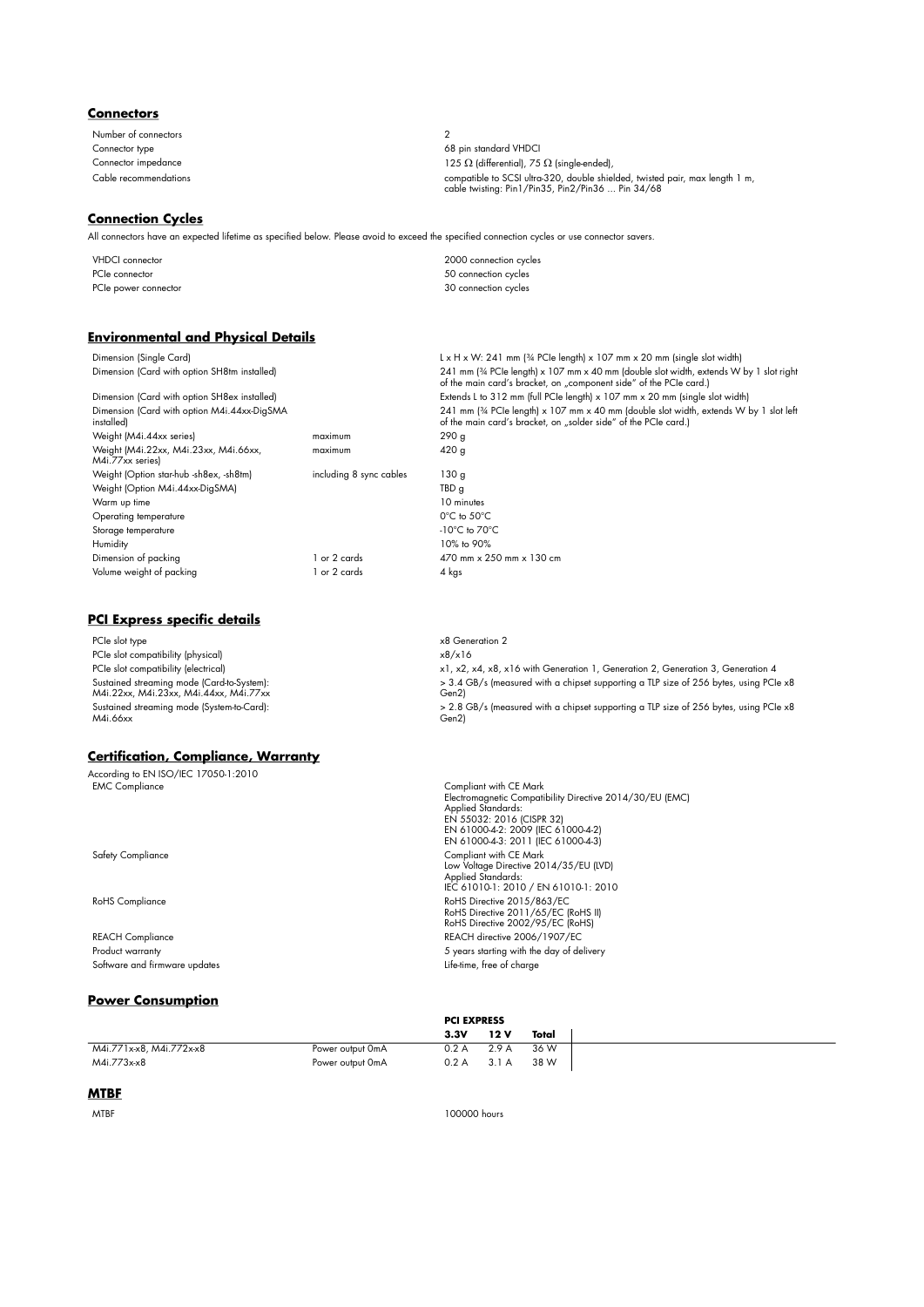# **Block diagram differential input version**



# **Block diagram single-ended input version**